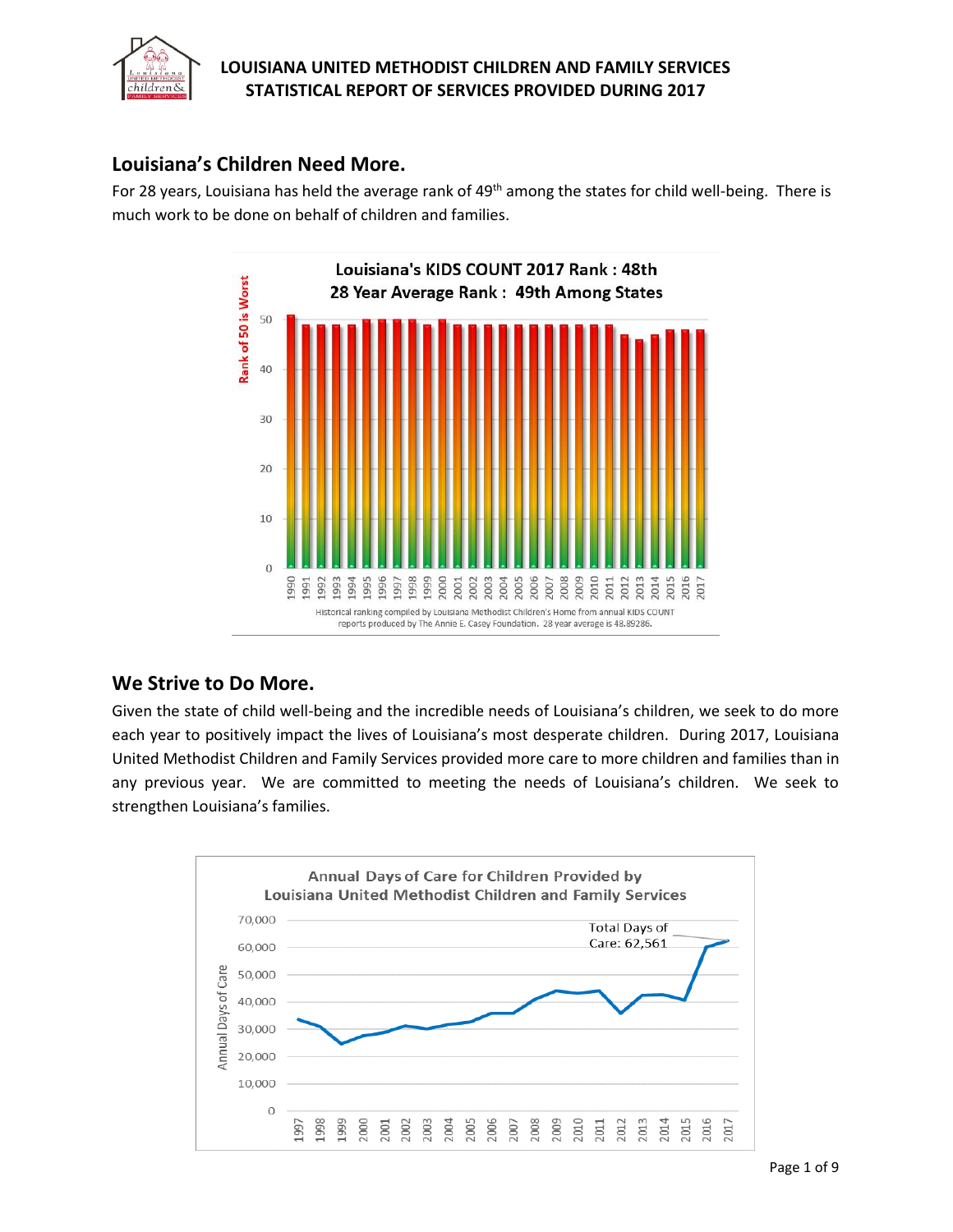

# **We are Compelled by God's Love**

The love of God compels us to pursue our mission: We guide children and families home to experience God's love by following the teachings of Christ. During 2017, more than 750 staff members intentionally and vigorously pursued our mission.

From Methodist Foster Care's therapeutic foster care services offered throughout Louisiana, to the Family Lodge at the OWL Center where we host entire families so they spend weekends with their children who are residents of Louisiana Methodist Children's Home; from special education teachers in Howard School who inspire a child's curiosity to our dietary staff members who serve delicious, nutritious meals; from our Mental Health Specialists in three children's homes whose care allows children to sleep safely without fear; to our nurses, nurse practitioners and physicians who provide medical care to all our residents – wherever we are, wherever the "Home" is – we actively and enthusiastically pursue our mission. **We guide children and families home to experience God's love by following the teachings of Christ**.

#### **Louisiana's Methodist Children's Homes**

Our three United Methodist children's homes are strategically located in the bootstrap, heel and toe of Louisiana's boot-shaped state. In addition to the residential care we provide at Louisiana Methodist Children's Home, Methodist Children's Home of Greater New Orleans, and Methodist Children's Home of Southwest Louisiana, from these three children's homes, we also reach into communities across Louisiana with services for families and children.

#### **Intensive and Comprehensive Residential Care for Children and Adolescents**

Our three children's homes are licensed by Louisiana's Department of Health as Psychiatric Residential Treatment Facilities. We provide the most intensive, comprehensive and holistic residential care available to Louisiana's children. We receive requests for care from throughout Louisiana from parents; from managed care organizations; from custodial state agencies including the Department of Children and Family Services, the Office of Juvenile Justice, and the Louisiana Department of Health; from clergy and from healthcare professionals.

During 2017, 295 children received care in our three children's homes. Among our three children's homes, we provided 40,123 actual days of care during 2017, operating at 87.2% of potential capacity. The reduction in utilization is a consequence of placement decisions consequent to managed care operations.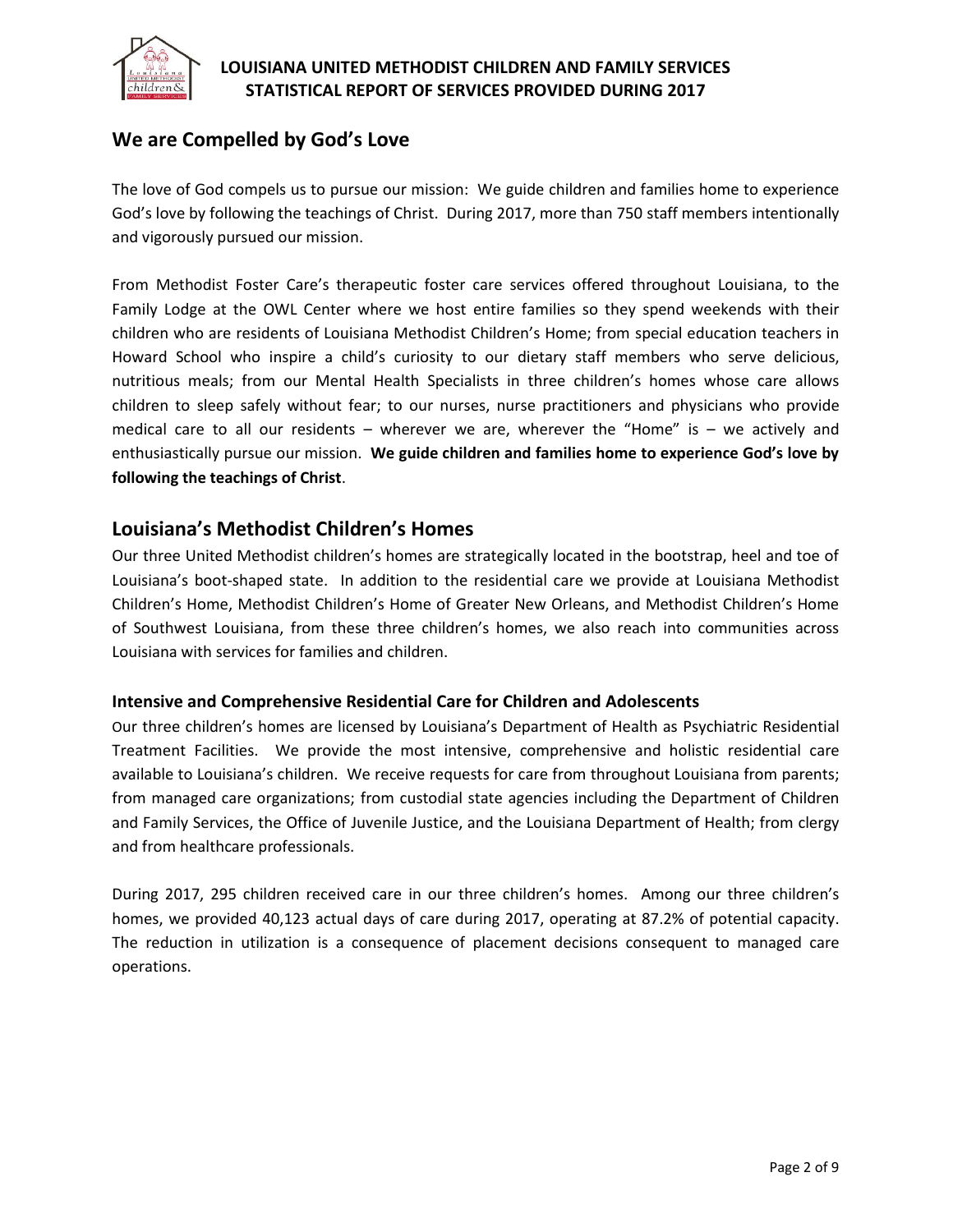

# **Residential Occupancy**

|                                                  | <b>Potential</b> | Actual       | Percentage  |
|--------------------------------------------------|------------------|--------------|-------------|
| <b>Residential Treatment Facility</b>            | Days of Care     | Days of Care | of Capacity |
| Louisiana Methodist Children's Home              | 30,660           | 28.603       | 93.3%       |
| Methodist Children's Home of Greater New Orleans | 6.570            | 4.876        | 74.2%       |
| Methodist Children's Home of Southwest Louisiana | 8.760            | 6.644        | 75.8%       |
| <b>TOTAL</b>                                     | 45.990           | 40.123       | 87.2%       |



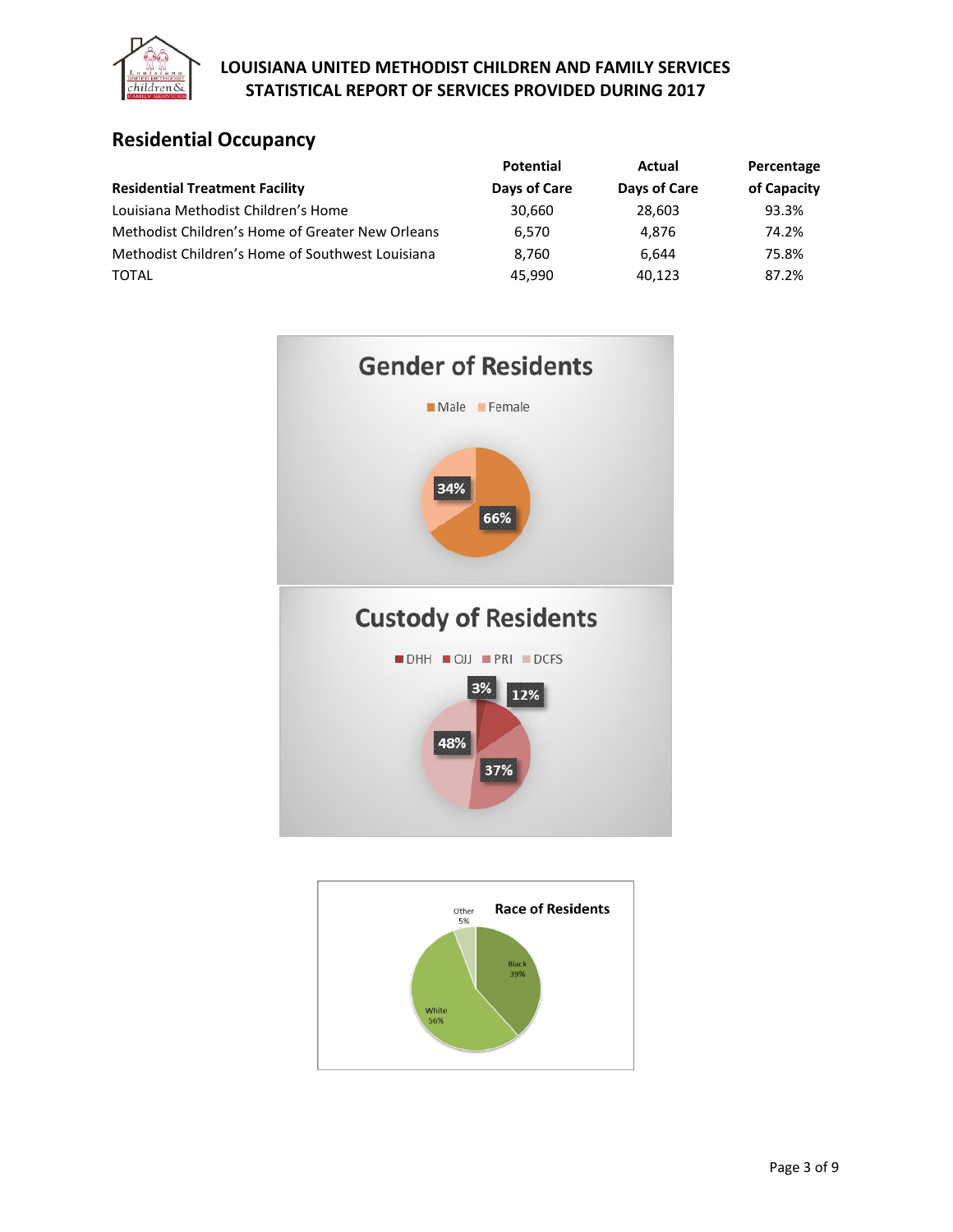

#### **HOWARD SCHOOL**

The Lorraine Howard Educational Center or "Howard School" is located on the Ruston campus of the Louisiana Methodist Children's Home. Licensed by Louisiana's Department of Education as an alternative school, Howard School provided educational services to 180 youth during the 2017 calendar year. Of these students, 175 were residents of the Louisiana Methodist Children's Home and 5 were offcampus youth from the local school district. The average daily student count for educational services on any given day at Howard School and the John Allen Vocational Center was 81.

A significant shift in how educational services were provided occurred in the fall of 2017. With the support of the Clinical Department, youth attended classes at the school for a full day of instruction rather than allowing for larger numbers of youth to be taught in the more restricted buildings of Lewis and Scott; youth attending school in the units or more restrictive settings declined by 95% in the fall of 2017. Staff from all areas of the facility made it possible for youth to receive more "seat time" in this traditional school setting which they would likely be returning to upon discharge. This instructional model continued throughout the fall of 2017 and will no doubt correlate to better student outcomes when the academic school year ends in May 2018.

The school, inclusive of the vocational center, consists of fifteen well-trained and certified professionals along with numerous support staff working diligently to provide quality educational services to youth served. In addition, a full-time guidance counselor began working to meet the needs of youth enrolled beginning in the fall of 2017. Her role to evaluate student transcripts, develop student schedules, monitor student progress, and handle the State of Louisiana assessments has been an added benefit to the school and its ability to ensure student academic success.

End-of-course testing at the high school in 2017 resulted in a passing rate of 58%; this was an 8% increase over the previous year. Carnegie credits were awarded to high school youth that remained in our care long enough to complete respective grading periods. In the middle grades, middle school performance was down across all grade levels. The overall passing rate on state assessments declined to an overall 39%. While this was a disappointment, the data points to a higher number of discharges and late arrivals. Regardless, this data will be the school's focus in planning staff development for the 2018 calendar year.

Approximately 53% of the students who began the school year at Howard School, a combination school as defined by the Louisiana, were not attending at the time of testing. This high turnover rate negatively impacts the state calculated school performance score for this alternative school; however, Howard School achieved its highest letter grade ever, D, based on students' performance with the 2017 spring assessments along with other factors. The success of the high school end of course (EOC) tests had much to do with this letter grade improvement.

In the high school computer lab, the web-based credit recovery program allowed for students to take courses for Carnegie Credit hours toward a high school diploma. Youth earned course credit in classes that they may have previously failed and/or earned credit in classes that would not have otherwise been available through on-campus instructors. In 2017 seven credits were earned by youth enrolled in computer-based credit courses. Five students earned their HiSET (GED) diploma by taking the required coursework and successfully passing the HiSET exam to achieve this goal. This was a passage rate of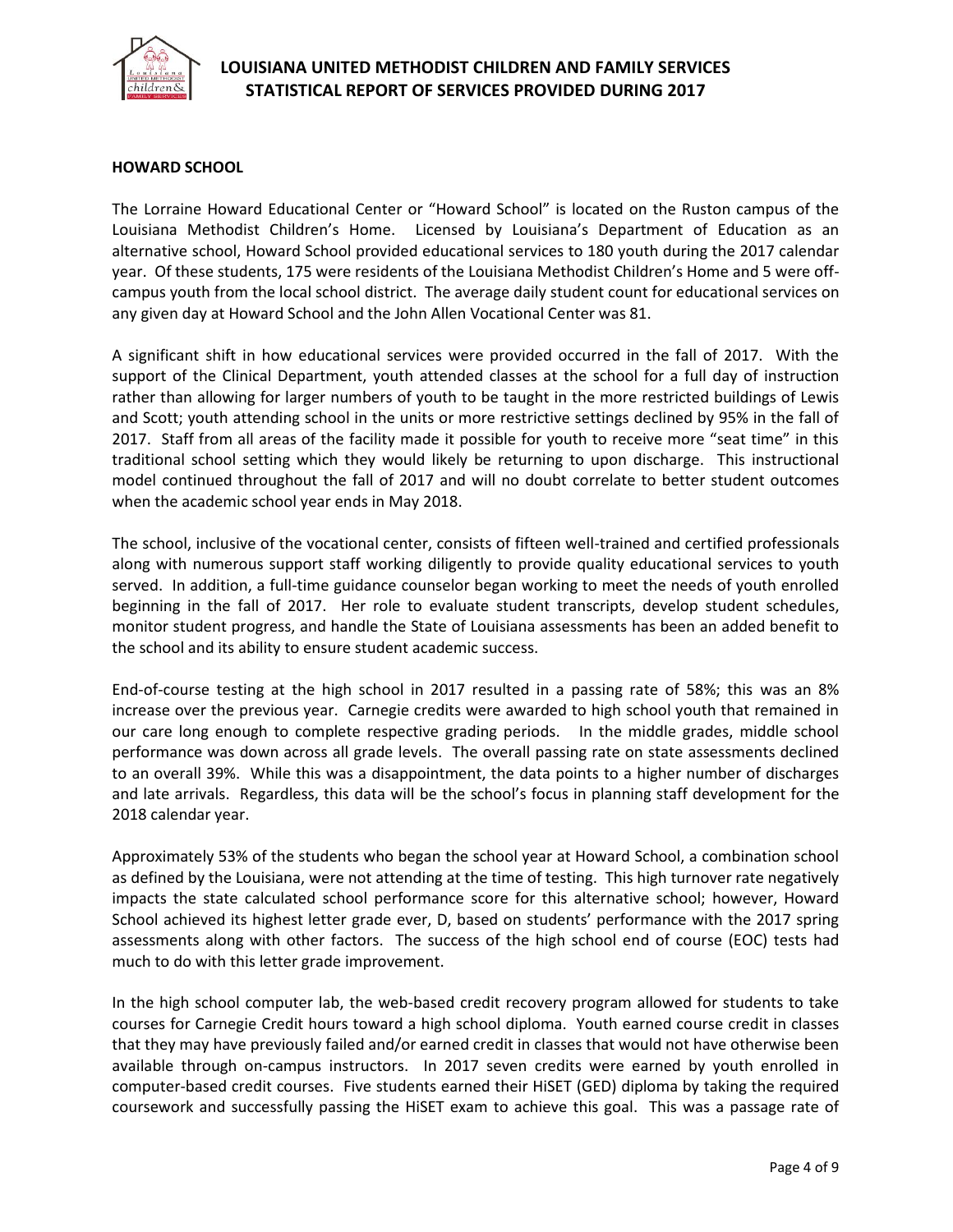

100% for those who were recommended for and took the HiSET exam prior to leaving the care of LUMCFS.

The Lorraine Howard Educational Center as well as the John Allen Vocational Center offered quality educational experiences for all youth at the Louisiana Methodist Children's Home in 2017. The Education Department of LUMCFS accomplished its stated mission by which all educators and support staff continue to embrace – helping every child to achieve his or her fullest academic potential while providing the essential supports of safety, care, and guidance.

## **The OWL Center**

The OWL Center served over 15,000 individuals in 2017 through a variety of therapeutic, recreational, and educational programs. We continued to offer therapeutic recreation to the youth at all three Methodist Children's Home campuses, while increasing outreach programs within the community.

The Henning Conference Center hosted over 7,200 visitors last year. It was used for numerous LMCH functions, including MCH summer program activities, staff meetings, and trainings. Community events included weddings, family reunions, workshops, summer camps, and church/ business retreats. The Conference Center was also the center of activities for the ReBoot Military Therapeutic Retreat hosted by LMCH.

The Henning Family Lodge continues to be utilized by LMCH youth's family members, volunteers, and staff from satellite offices. LMCH youth enjoy being able to stay with their families and take part in family therapy, including equine assisted learning sessions. Along with fishing and hiking, a new Gaga ball pit and updated Frisbee golf course provide recreation opportunities for guests. Several families have mentioned that they appreciate the opportunity to spend time together without outside distractions.

With over 2,900 participants in 2017, the ropes course continues to be popular with groups of all ages and backgrounds. Visiting community groups included churches, athletic teams, schools, and business corporations. Many of these groups come back every year and incorporate the ropes course into their events as an important teambuilding tool. Ropes activities focus on problem solving, leadership skills, effective communication, and trust. The staff and youth from LMCH have the opportunity to take part in high and low ropes challenges throughout the year. These elements provide youth with a chance to get out of their comfort zones, and to develop problem solving and communication skills. It also builds the bond between youth and staff, an important facet of the CARE model.

The OWL Center continues to have an active volunteer program, hosting groups from as far away as New York and Michigan. They came with a wide range of talents, as well as the most important asset for any OWL volunteer: the willingness to work! OWL volunteers cleared trails, constructed fence, worked in the orchard, painted and cleaned buildings, and worked on various construction projects. Under the supervision of our Screaming OWL Production Manager, volunteers made the majority of the salsa and jelly produced in 2017. A core group of volunteers assisted with various lessons and groups at the equine center throughout the year. Each volunteer group is taken on a tour of the facility, providing a chance to spread the word about the ministry of the Children's Home.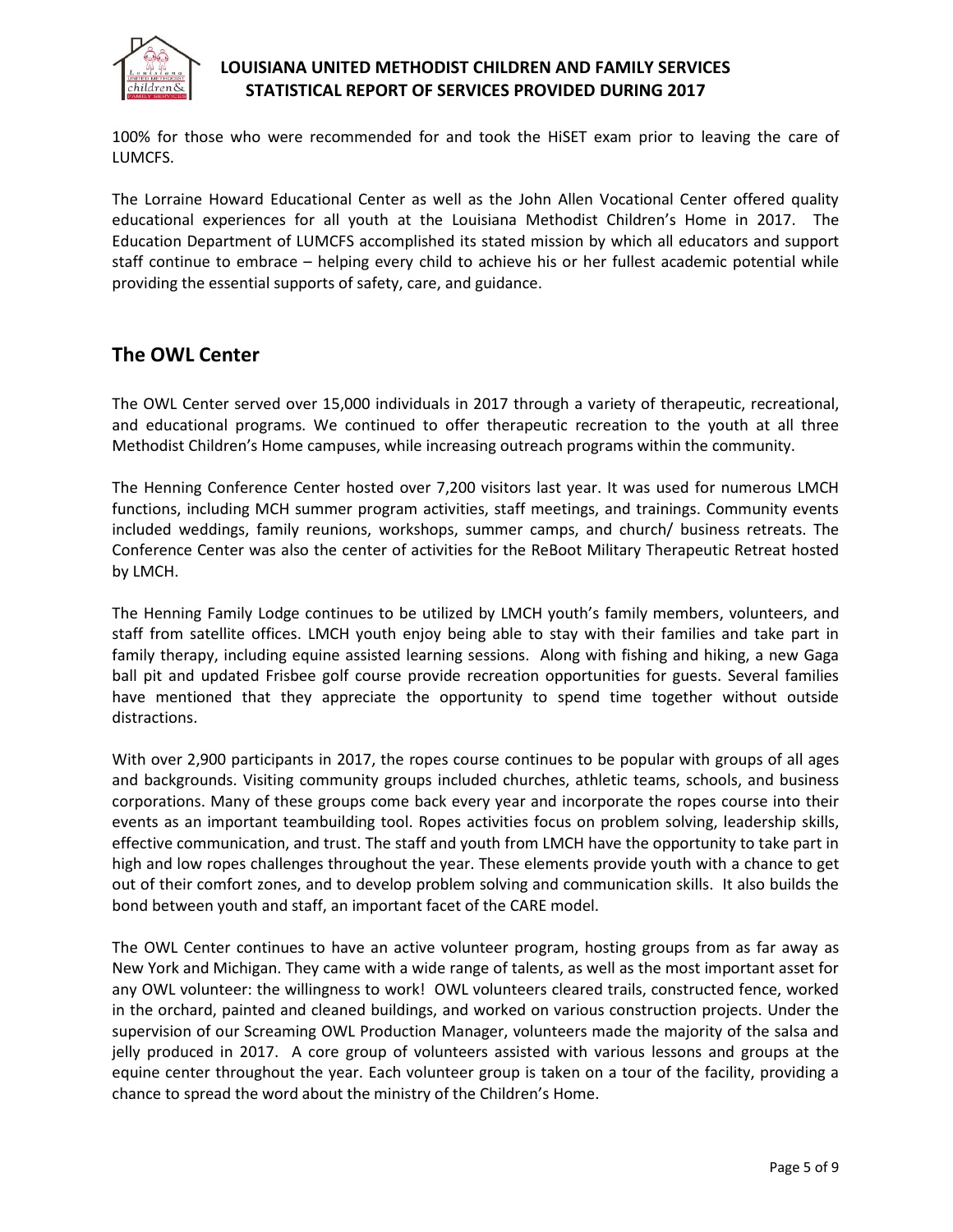

The therapeutic horsemanship program served over 3,600 individuals in 2017. The horsemanship class continues to be the most popular OWL program for MCH youth. Youth are taught to safely handle, care for, and ride horses, with each week's lesson centered on a life skills theme, such as responsibility, setting goals, following directions, and respect. These classes are a wonderful opportunity for our youth to practice communication, compassion and patience. OWL staff also brought the horses down to the Sulphur campus, and provided equine therapy and low ropes activities to the youth there.

An increased number of community groups participated in Equine Assisted Learning sessions, focusing on group goals like teambuilding, communication, and problem solving. OWL staff brought horses to Med Camps of Louisiana weekly during their 8-week summer camp, and also went to their Fall Festival.

Equine Assisted Psychotherapy is a vital part of our equine program and proves that therapy can be beneficial and fun for youth, therapists and staff alike! In EAP, participants learn about themselves and others by participating in activities with the horses, and then processing feelings, behaviors, and patterns. Non-verbal communication, assertiveness, problem-solving, responsibility, and confidence are several examples of the tools developed by EAP. Many MCH youth are not responsive to traditional talk therapy, and EAP is a powerful tool to help them 'unlock' certain habits and destructive behaviors.

The OWL Center was able to offer therapeutic horsemanship classes thanks to our 2 PATH Certified instructors. The number of therapeutic riding lessons for individuals with handicaps increased, as well as therapeutic horsemanship classes for youth from the community. A grant funded by the Living Well Foundation allowed the staff and horses from our equine center to travel to area schools and provide on site horsemanship classes, leadership activities and therapeutic riding classes to students from Union and Jackson Parishes. In 2017, the OWL Equine Center hosted our 3rd "Keep Calm and Ride On" program for local at risk you. During a 12-week session, 13 youth ages 7-16 took part in equine assisted learning activities and horsemanship classes. The response from their guardians was overwhelmingly positive, with several commenting that they had seen positive changes in their child's behavior and self-esteem.

Summer program for our Ruston MCH youth included participating in the high and low ropes course, maze activities, canoeing, swimming, mountain biking, horseback riding, and much more! Each new skill we teach during summer programs helps LMCH youth gain confidence and shows they can learn and succeed, even in challenging situations. We were also able to host a short summer camp for the Mandeville and Sulphur campuses. We also housed the Sulphur campus again in late August when they had to make an emergency evacuation due to Hurricane Harvey.

This summer the OWL hosted the North Louisiana Rotary Club annual RYLA Leadership camp for the 8<sup>th</sup> year. Seventy-five teenagers and twenty RYLA camp counselors filled up the bunkhouse and cabins for a week of fun, teambuilding, and personal growth. They participated in swimming, canoeing, the ropes course, maze and equine assisted learning activities.

The OWL Center continued to partner with LMCH's Family Counseling Center in offering equine assisted therapy for families and individuals.

2017 was a successful year of growth for the OWL Center and we look forward to touching even more lives in 2018!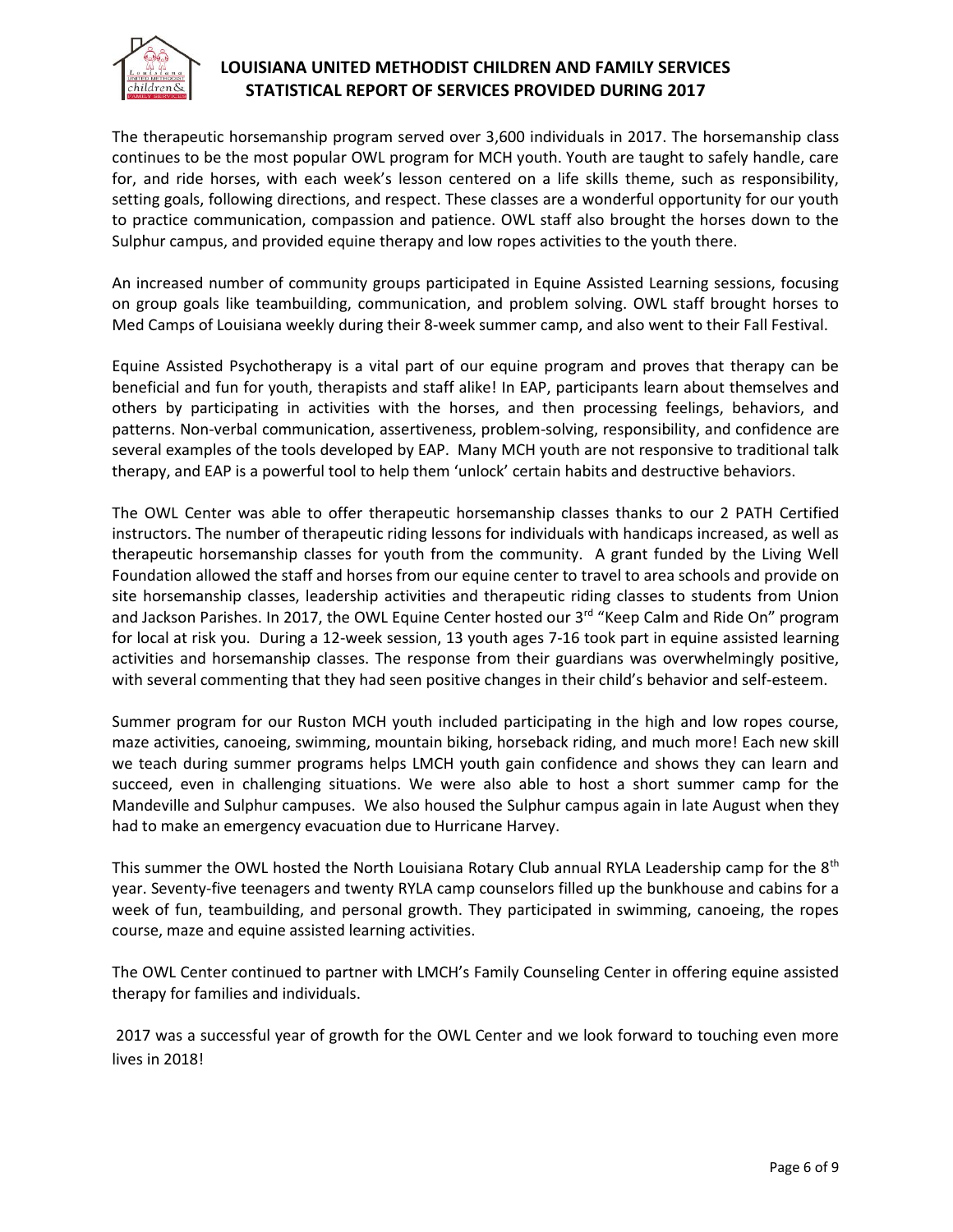

# **FAMILY COUNSELING CENTER**

| <b>Programs</b>                                                |     | <b>Families Individuals Sessions</b> |       |
|----------------------------------------------------------------|-----|--------------------------------------|-------|
| <b>Counseling at FCC and Grace UMC</b>                         | 104 | 207                                  | 3,850 |
| <b>Group Sessions</b>                                          | 118 | 118                                  | 32    |
| <b>Health Hut</b>                                              | 160 | 160                                  | 523   |
| <b>Life Choices</b>                                            | 8   | 8                                    | 58    |
| <b>Cypress Springs Elementary School</b>                       | 515 | 530                                  | 304   |
| <b>Headstart (Ruston, Bernice and Farmerville)</b>             | 12  | 12                                   | 62    |
| FCC Community Events at the OWL                                | 13  | 57                                   |       |
| <b>Community Education/Trainings</b>                           |     | 1,241                                |       |
| Distribution of marketing and educational materials            |     | 3,275                                |       |
| <b>Prevention Services through Publications/Facebook/Radio</b> |     | 4,700                                |       |
| <b>Referrals to Community Services</b>                         | 48  | 48                                   |       |
| <b>Total Served</b>                                            | 978 | 10,356                               | 4.829 |

The table above details the services provided to the community by the Family Counseling Center, the organization's outpatient counseling program located on the grounds of Louisiana Methodist Children's Home in Ruston, Louisiana. The Family Counseling Center served individuals and families in 7 parishes providing mental health counseling and educational services to over 10,350 individuals.

A positive consequence of outgrowing our own facility on the Ruston campus has been the spread of our services into local and surrounding communities. Counseling sessions were provided at FCC, Grace UMCH, Headstart (Ruston, Bernice and Farmerville), health Hut, Life Choices and Cypress Springs Elementary School. Group counseling sessions were provided at Council on Aging, Believing In You/Elisha Ministries, Cypress Springs Elementary School and Headstart locations.

The Family Counseling Center meets the needs of families by strengthening our specialty areas in children's services, trauma recovery and marriage and family issues. In addition to improving our counseling skills, we strive to be a vital part of the community. A large part of that requires working from a systemic view of community needs and resources. It is our belief that partnering with a purpose across a diverse spectrum of programs and organizations is most effective in addressing the complexity of the mental health issues affecting our community. During 2017 FCC continued to build relationships within the community to help strengthen this collaborative bond.

**Funding:** The Family Counseling Center is supported by fee for service revenue, grants and the charitable support received from donors whose contributions allow FCC to continue operations.

**Total number of sessions:** FCC provided 3,850 counseling sessions during 2017. An additional 523 sessions were provided at The Health Hut, 62 individual and group sessions at 3 Headstart sites, 58 at Life Choices and 304 at Cypress Springs Elementary School. Thirty-two group sessions were provided in the community.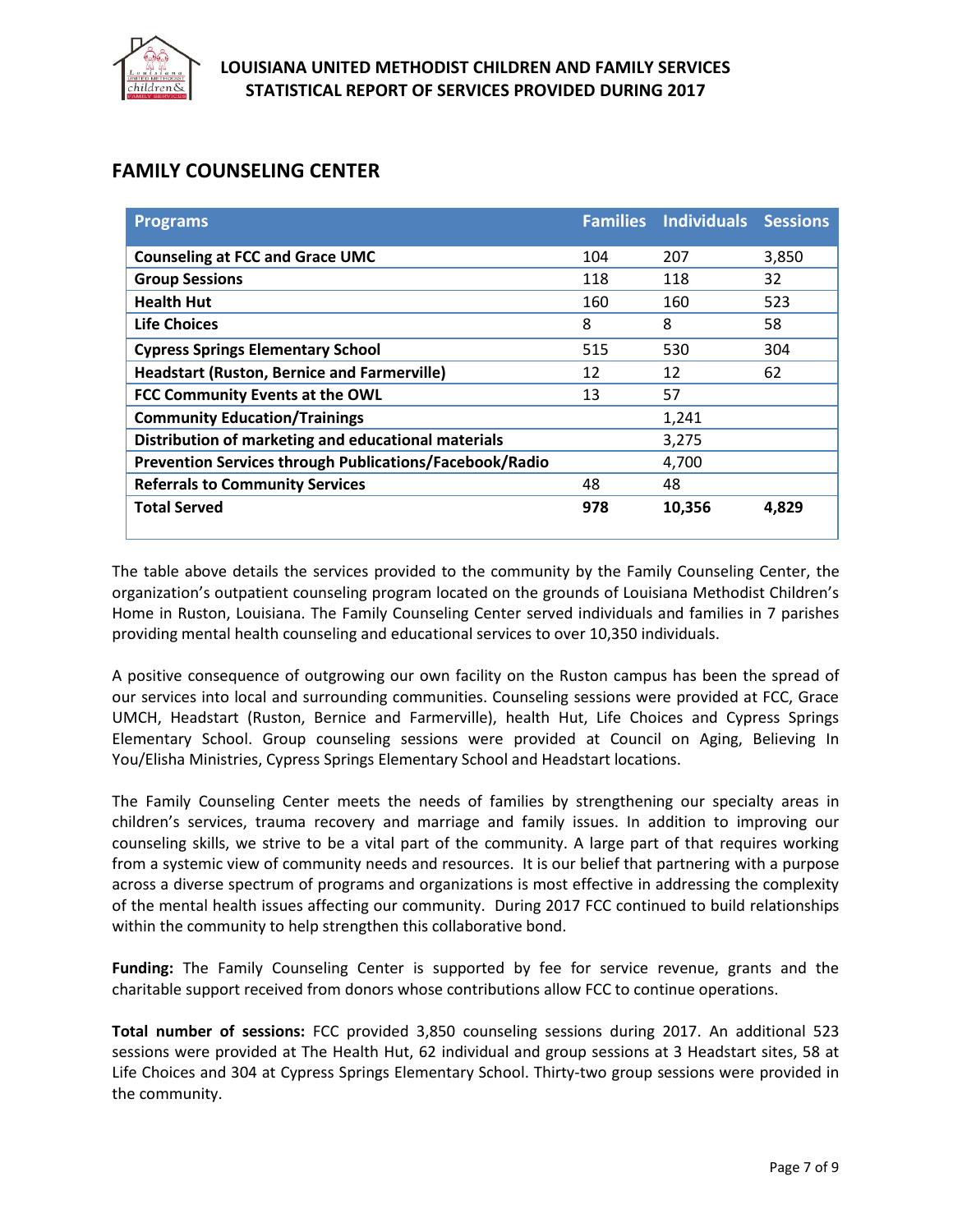

Partnerships: In 2017 FCC continued healthy partnerships with The Health Hut, Head Start, and Life Choices providing individual, group and family counseling. The partnership with Lincoln Parish Schools continued with FCC providing many of the mandatory trainings for school personnel. In August 2017 FCC began providing a therapist on-site at Life Choices one day every other week to provide counseling for individuals and to support and provide consultation for the volunteers.

FCC continues to partner with the master's level counseling programs at Louisiana Tech University and University of Louisiana at Monroe by providing internship sites at FCC and Life Choices. Through the Lincoln Health Foundation grant, FCC offered seven personnel trainings on Bullying and Suicide Prevention for Lincoln Parish School employees, partially funded two Lincoln Parish residents for USA ReBoot Resort Camp, began quarterly trainings for Ruston Fire Department and continued to make available a therapist on-site at Cypress Springs Elementary School three days a week to provide counseling for students and to support and provide consultation for teachers. FCC, in collaboration with the OWL Center and Johnny Urrutia, conducted 2 week-long pilot programs of the USA ReBoot Resort Camp and one 3-day follow up ReCharge Camp. The data collected showed the program to have a positive lasting effect upon the participating individuals.

**Educational Community Presentations and Events:** Community trainings have included Suicide Awareness and Prevention, Stress Management, Bullying, A Framework for Understanding Poverty, Understanding Grief, Compassion Fatigue, Caregiver Stress, Parenting, ADHD, Technology Safety and Classroom Behavior Management. These trainings have been offered in collaboration with local community agencies, churches and schools.

## **FAMILY COUNSELING CENTER - SHREVEPORT**

In 2017 Family Counseling Center expanded and absorbed Family Plus Shreveport, changing to Family Counseling Center – Shreveport. FCC-S provided services to a total of 68 families and individuals, an increase of 38 from 2016. Services offered included such things as: group counseling, out-patient counseling, assessments, and referrals.

#### **LIFE SKILLS TRAINING CENTER**

#### **INDEPENDENT LIVING SKILLS TRAINING AND CASE MANAEMENT SERVICES**

During 2017, in addition to the Monroe and Covington Regions we began serving youth in both the Lafayette and Lake Charles Regions. We now have a total of four Life Skills Training Centers across Louisiana. Children ages 14-17 in the care of our agency, other child care agencies, and in foster homes, are eligible for the Independent Living Skills Program. The ILSP classes include subjects such as goal setting, job and employment skills, cooking, positive peer relationships, sex education, money management, sex trafficking prevention, self–care, and many other subjects related to living independently. Young Adults ages 18-26 were provided Case Management Services. Case Management Services include assistance in finding housing; guidance in enrolling in educational programs; finding employment; attending court; help with connecting to community resources; mentoring and emotional support.